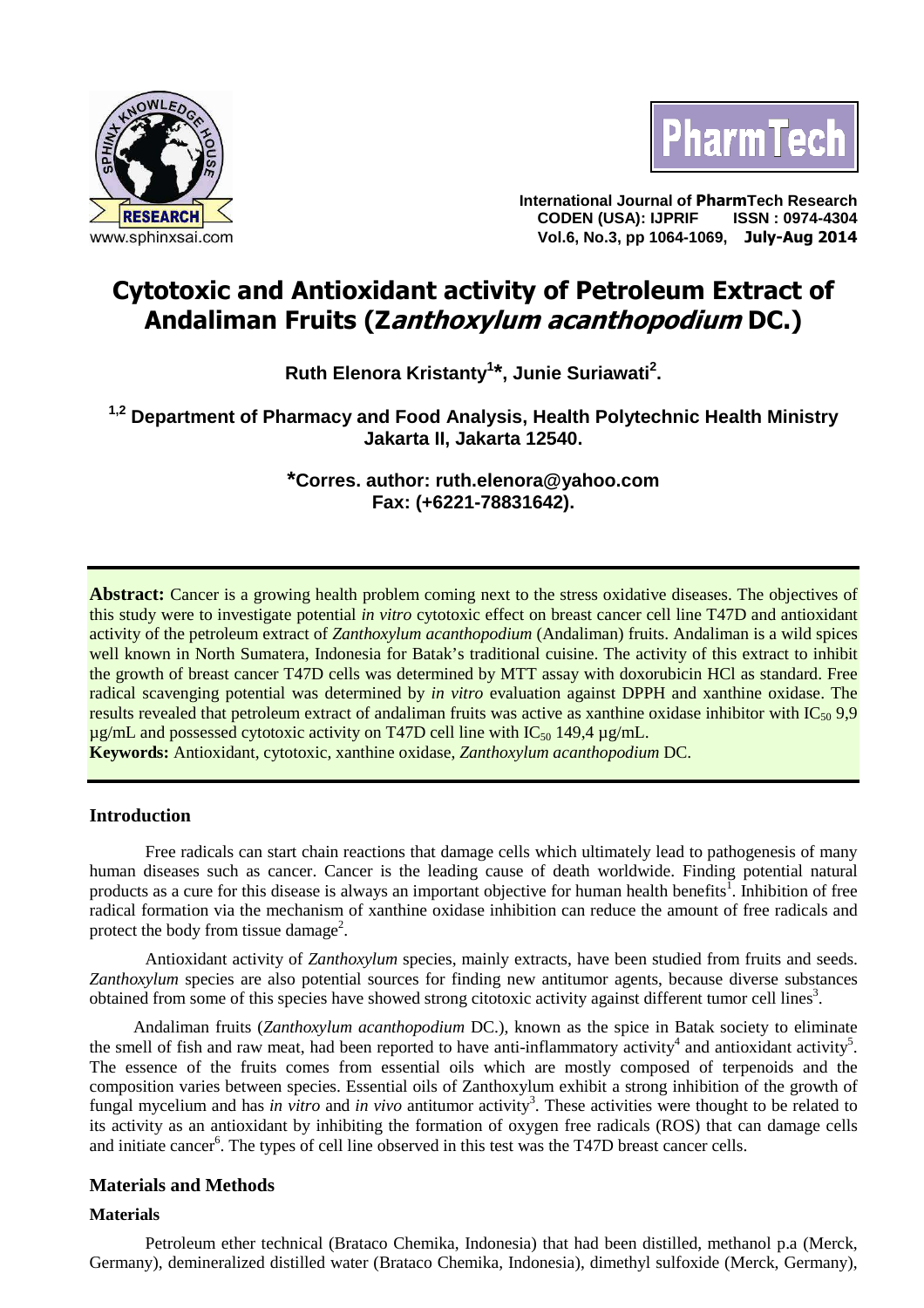potassium dihydrogen orthophosphoric (Merck, Germany), hydrochloric acid (Merck, Germany), sodium hydroxide (Univar, USA), Allopurinol (Pyridam Farma, Indonesia), Doxorubicin Hydrochloride (Sigma Aldrich, Singapore), DPPH (Sigma Aldrich, Singapore), BHT (Sigma Aldrich, Singapore), quercetin (Sigma Aldrich, Singapore), Xantin (Sigma Aldrich, Singapore), xanthine oxidase (Sigma Aldrich, Singapore), T47D cell lines (BPPT, Indonesia), MTT (3-[4, 5-dimethylthiazol-2-yl]-2,5-diphenyl tetrazolium bromide) (Invitrogen, USA), dimethyl sulfoxide/DMSO (Biobasic, Canada), and T47D cell lines (ATCC, USA), micro 96 well plates (Nunc, Denmark).

This research was conducted at Phytochemistry Laboratory of University of Indonesia for extract preparation and antioxidant activity assay, meanwhile *in vitro* cytotoxic assay was studied in the Cell Culture Laboratory at BPPT Serpong.

#### **Preparation of Extract**

Fresh fruits of *Zanthoxylum acanthopodium* were collected from Dairi, North Sumatera, Indonesia and determined at Indonesian Institute of Sciences, Biological Research Center, Cibinong. The green fruits were sorted, washed, and dried in a cabinet dryer at 40° C, then homogenized to fine powder and stored in airtight bottles.

The powdered dried fruits were extracted by stirring at room temperature for 6 hours with petroleum ether. Mixture was allowed to stand 24 hours, filtered, and concentrated by using vacum evaporator at 50-60° C to yield a crude extract and then weighed.

# **2,2-diphenyl-1-picrylhydrazyl (DPPH) radical scavenging assay<sup>7</sup>**

The mixture contained 1,0 mL of sample at concentration ranging from 10, 20, 50, 100, and 200 ppm, and 1.0 mL of DPPH solution of 100 ppm and 2.0 mL of methanol p.a then homogenized. Absorbance of the solution was measured at 517 nm after incubation for 30 minutes at 37°C in the dark tube. Measurements were carried out in duplicate. The same procedure was also done to BHT as positive controls at concentrations of 1, 2, 4, 10, and 16 ppm. The percentage of the DPPH inhibition can be calculated by the formula: 100%  $\frac{0}{1}$   $\frac{1}{1}$   $x$ *A*  $A_0 - A$ *Q* − =

Where  $A_0$  was the absorbance of the control and  $A_1$  was the absorbance in the presence of sample. The IC<sub>50</sub> values were calculated by using inhibition curve in liniear equation.

# **Xanthine Oxidase Assay8,9**

 $\mathbf{0}$ 

Measurements were carried out in duplicate.

Solution prepared for the assay included solution of 0.15 mM xanthine as a substrate, a solution of enzyme (xanthine oxidase) 0.1 unit/mL, and test solutions. Test solution was obtained by weighing 10 mg of samples, dissolved in DMSO and phosphate buffer and then diluted with phosphate buffer to obtain a final concentration of sample solution at 100, 50, 20, 10, 5 and 1 ppm.

Each 1.0 mL sample was put in a separate reaction tubes and added with 2.9 mL phosphate buffer solution and 2.0 ml of xanthine and then praincubated at a temperature of  $30^{\circ}$  C for 10 minutes. Xanthine oxidase 0.1 units / mL total of 0.1 mL was added and incubated at a temperature of  $30^{\circ}$ C for 30 minutes. After the incubation period, 1.0 mL hydrochloric acid 1N was added immediately into the mixture to stop the reaction and homogenized. Measurement was carried out spectrophotometrically at 284 nm to see the formation of uric acid that occurs in the test solution and then determined percentage of the tested barriers against xanthine oxidase. Assay was carried out on the blank solution, controls of blank, and controls of samples.

The percentage of xanthine oxidase barriers (XO) was calculated by the formula<sup>8</sup>:

% inhibition = 
$$
1 - \frac{B}{A} \times 100\%
$$

where  $IC_{50}$  values were obtained by linear regression analysis<sup>10</sup>.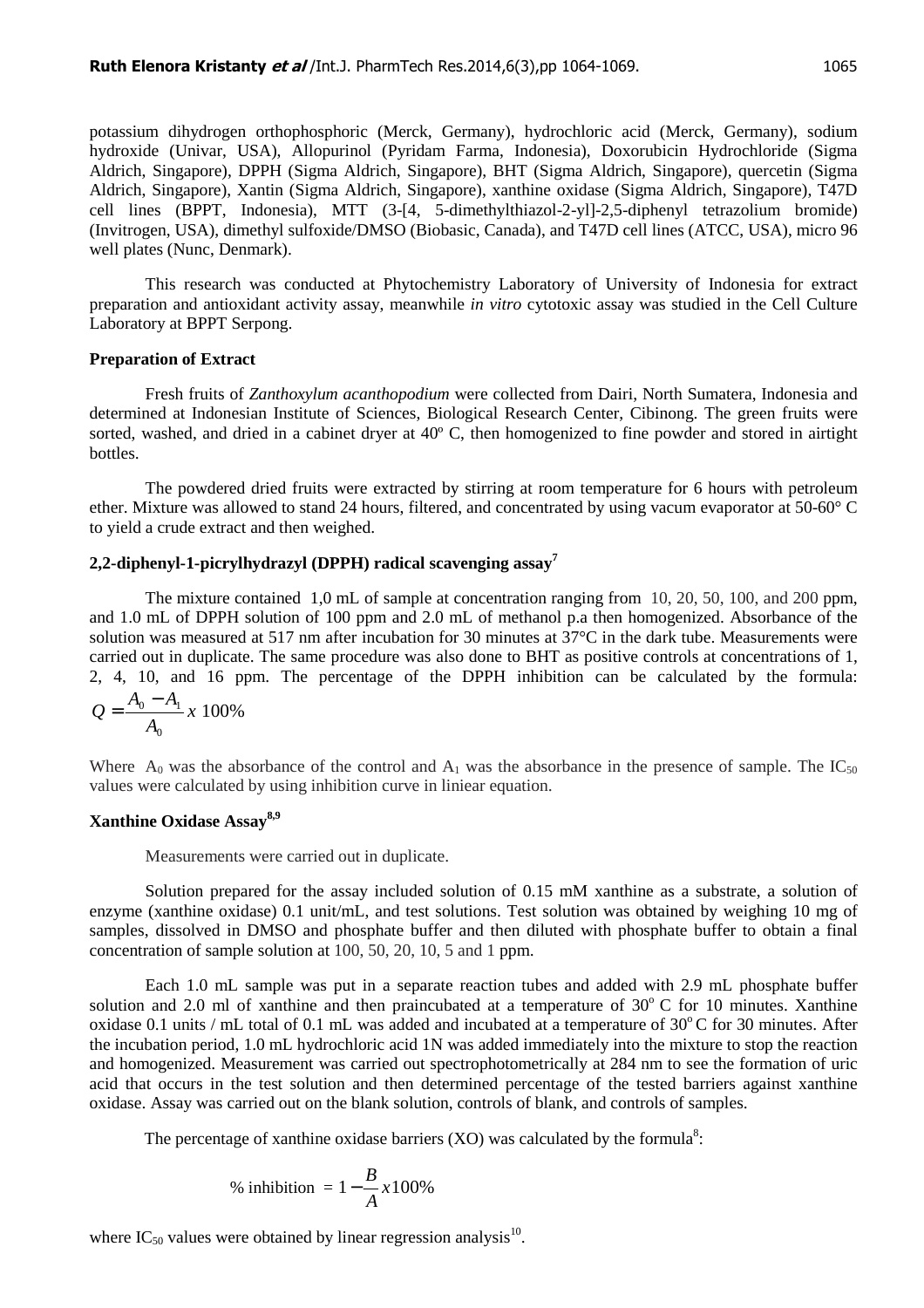# *In vitro* **cytotoxicity assay<sup>11</sup>**

T47D cells were seeded into 96-well plates at a density of  $5x10^4$  cells/well and left to attach to the plates for 48 hr. Different concentrations of petroleum extract (100µL) were added to the T47D cancer cells,seeded in 96-well microtiter & incubated at 37º C for 24 hours. At the end of the treatment, 100 µl of MTT [(3,5-dimethylthiazol-2-yl)-2,5-diphenyltetrazolium bromide)] was added to each well & the microtiter plate were incubated for 4hrs at 37° C. Finally, SDS (100 µl) was added to each well, after which optical absorbance was read at 570nm on ELISA microplate reader.

# **Phytocemical Screening<sup>12</sup>**

Phytochemical screening with some chemical reagents for alkaloids, flavonoids, triterpenoids/steroids, glycosides, saponins, and tannins has been done on petroleum extract.

# **Results and Discussion**

The results of antioxidant assay by using DPPH showed  $IC_{50}$  values of petroleum extract was 220 ug / mL (Table 1). Extract with  $IC_{50}$  values between 100-250 µg/mL has weak antioxidant activity<sup>13</sup>. It was expected that free radicals can be suppressed by antioxidant compounds with smallest concentration. In this test, two compounds were used as standard, quercetin as natural antioxidant with  $IC_{50}$  value of 2,43  $\mu$ g/mL and BHT as antioxidants synthetic with  $IC_{50}$  values of 5,5 µg/mL which indicates that both standard compounds had powerful antioxidant activity (<10µg/mL).

| Sample     | Concentration  | %          | $IC_{50}$    |
|------------|----------------|------------|--------------|
|            | $(\mu g/mL)$   | inhibition | $(\mu g/mL)$ |
|            |                |            |              |
|            | 200            | 14,92      |              |
| Petroleum  | 100            | 14,61      |              |
| Extract    | 50             | 8,19       | 220,67       |
|            | 20             | 6,83       |              |
|            | 10             | 6,29       |              |
|            | 16             | 37.09      |              |
| <b>BHT</b> | 10             | 26.65      |              |
|            | 4              | 15.22      | 5.52         |
|            | $\overline{2}$ | 9.23       |              |
|            | 1              | 6.87       |              |
|            | 16             | 69.15      |              |
| Quercetin  | 10             | 50.33      |              |
|            | 4              | 33.17      | 2.43         |
|            | 2              | 22.75      |              |
|            | 1              | 19.80      |              |

| Table 1. Antioxidant Measurement of Sample and Standards |  |
|----------------------------------------------------------|--|
|----------------------------------------------------------|--|

Inhibition of xanthine oxidase activity measurements performed at the optimum conditions at 30º C, 0.15 mM substrate concentration, pH 7.8 and a maximum wavelength of 284 nm. The results showed that the petroleum extract had strong inhibitory activity on xanthine oxidase with  $IC_{50}$  9.9 µg/mL and Allopurinol had  $IC_{50}$  0.02  $\mu$ g/mL (Table 2). The cytotoxic effect of plant extract in comparison to doxorubicin on breast carcinoma T47D cell line was determined by MTT method and produced a concentration and inhibition percentage of the cell growth (Figures 1-2; Table 3-4). Results showed that the extract had  $IC_{50}$  149.4  $\mu$ g/mL, while Doxorubicin HCl had  $IC_{50}$  value of 0,103  $\mu$ g/mL and Gallic Acid 1,26. Our phytochemical screening revealed the presence of terpenoid in the petroleum extract of *Zanthoxylum acanthopodium* DC, which could be responsible for these activities (Table 5).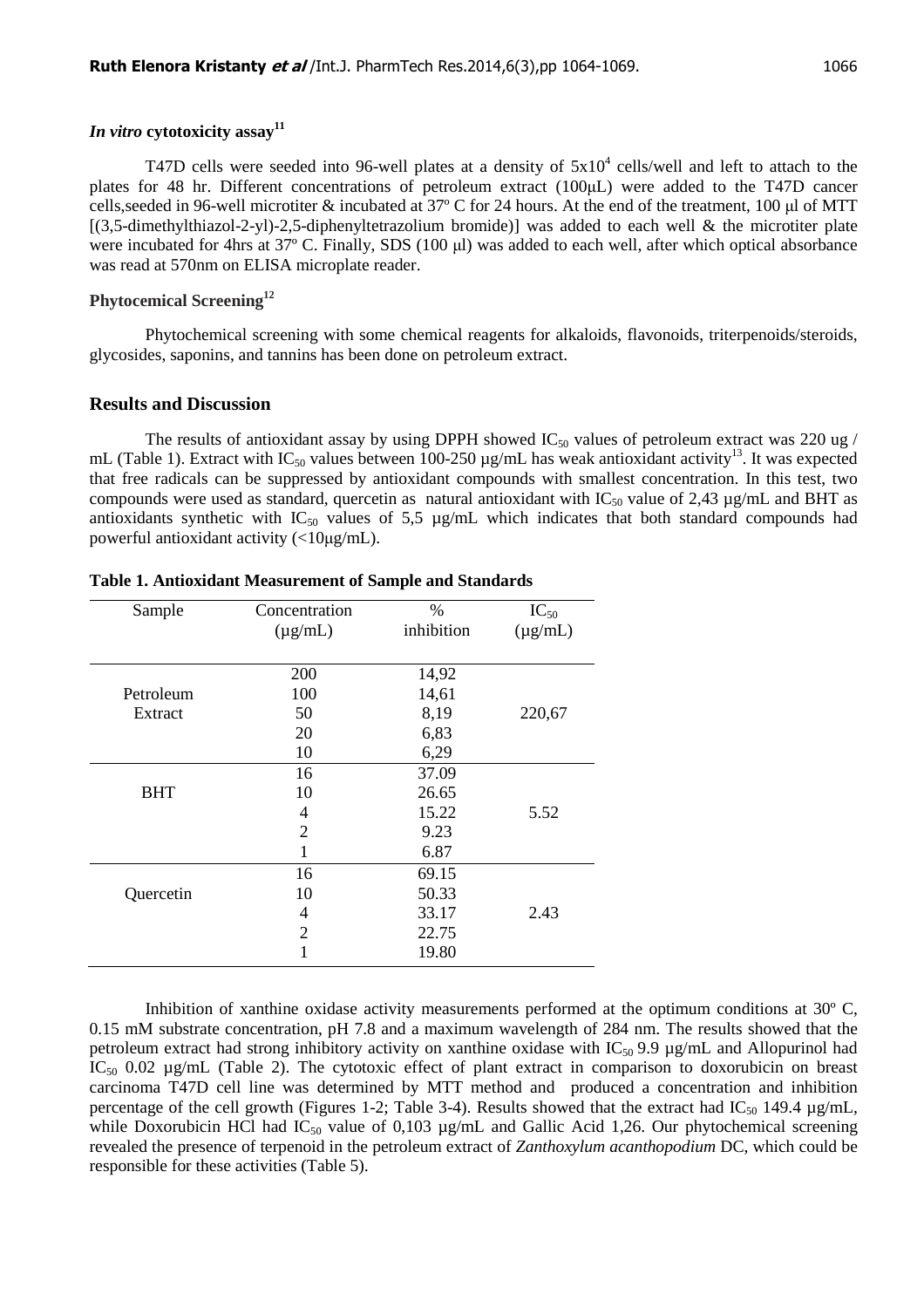| Sample      | Concentration<br>$(\mu g/mL)$ | % inhibition | $IC_{50}$<br>$(\mu g/mL)$ |
|-------------|-------------------------------|--------------|---------------------------|
|             |                               | 31,1         |                           |
| Petroleum   | 5                             | 37,8         |                           |
| extract     | 10                            | 53,6         | 9,9                       |
|             | 20                            | 57,1         |                           |
|             | 50                            | 48,5         |                           |
|             | 100                           | 49,9         |                           |
| Allopurinol | 0,1                           | 45,11        |                           |
|             | 0,25                          | 55,42        | 0,02                      |
|             | 0,5                           | 74,6         |                           |
|             | 1                             | 87,56        |                           |

**Table 2. Xanthine Oxidase Inhibition by Samples dan Allopurinol** 



**Figure 1. Relationship Between Log Concentration of Extract on Inhibition Percentage of T47D Cells** 



**Figure 2. Relationship Between Log Concentration of Doxorubicin HCl on Inhibition Percentage of T47D Cells**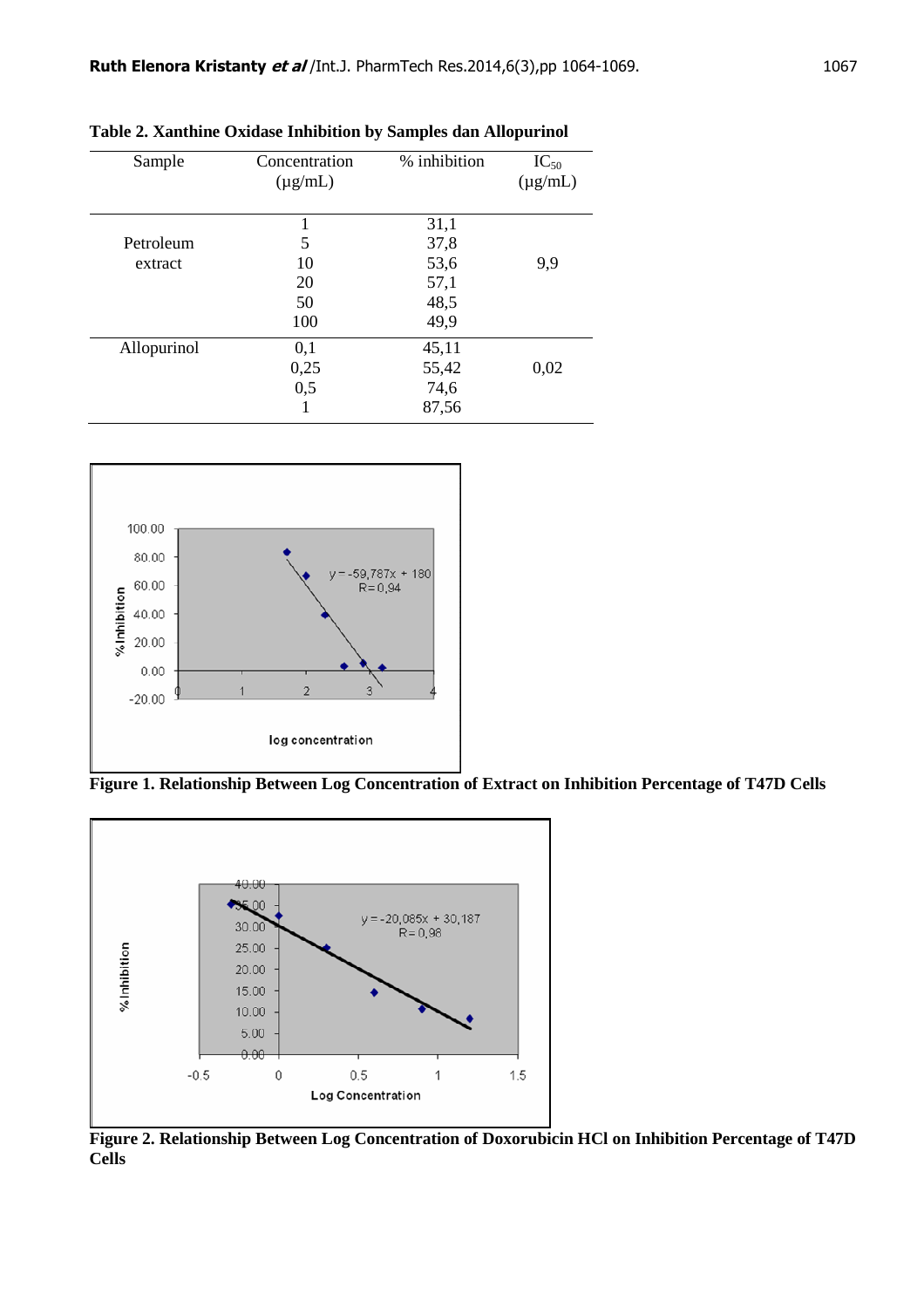| I |
|---|
|   |

| Concentration<br>$(\mu g/mL)$ | Absorbance | Concentration<br>$(\mu g/mL)$ | Absorbance |
|-------------------------------|------------|-------------------------------|------------|
| 50                            | 0,551      | 0,5                           | 0,301      |
| 100                           | 0,462      |                               | 0,286      |
| 200                           | 0,315      |                               | 0,243      |
| 400                           | 0,123      |                               | 0,183      |
| 800                           | 0,134      | O                             | 0,161      |
| 1600                          | 0.117      | 16                            | 0,148      |

# **Table 5. Phytocemical Screening of Petroleum Extract of** *Zanthoxylum acanthopodium* **Fruits**

| No.              | <b>Chemical Groups</b> | Results |
|------------------|------------------------|---------|
|                  | Alkaloid               |         |
| 2.               | Flavonoid              |         |
| $\overline{3}$ . | Glikosida              |         |
|                  | Antrakuinon            |         |
| $\overline{5}$ . | Steroid/triterpenoid   |         |
| 6.               | Saponin                |         |
|                  | Polifenol              |         |

#### **Conclusion**

Petroleum extract of andaliman fruits was weak as antioxidant but potentially has cytotoxic activity on T47D cell line and active as xanthine oxidase inhibitor.

# **Acknowledgement**

This study was carried out in Faculty of Pharmacy, University of Indonesia, and Cell Culture Laboratory of BPPT Serpong.

#### **References**

- 1. Chou Z-T., Chan H-H., Peng H-Y., Liou M-J. and Wu, T-S., Isolation of substances with antiproliferative and apoptosis-inducing activities against leukemia cells from the leaves of *Zanthoxylum ailanthoides* Sieb. & Zucc, Phytomedicine., 2011, 18, 344-348.
- 2. Lin C.N., Huang A.M., Lin K.W., Hour T.C., Ko H.H., Yang S.C. and Pu Y.S., Xanthine oxidase inhibitory terpenoids of *Amentotaxus formosana* protect cisplatin-induced cell death by reducing reactive oxygen species (ROS) in normal human urothelial and bladder cancer cells, Phytochem., 2010, 71(17–18), 2140–2146.
- 3. Negi J.S, Bish V.K., Bhandari A.K., Singh P. and Sundriyah R.C., Chemical constituents and biological activities of the genus Zanthoxylum*:* A review, African J. of Pure and Appl. Chem., 2011, 5,12, 412- 416.
- 4. Yanti., Pramudito T.E., Nuriasari N. and Juliana, K., Lemon pepper fruit extract (*Zanthoxylum acanthopodium* DC.) suppresses the expression of inflammatory mediators in lipopolysaccharideinduced macrophages in vitro, American J. of Biochem. and Biotec., 2011, 7,4, 176-186.
- 5. Suryanto E., Sastrohamidjojo H., Raharjo S. and Tranggono., Antiradical activity of andaliman (*Zanthoxylum acanthopodium* DC.) fruit extract, Indonesian Food and Nutrition Progress., 2004, 2,1, 15-19.
- 6. Ding H., Chin YW Kinghorn A.D. and D'Ambrosio S.M., Chemopreventive characteristics of avocado fruit, Seminars in Cancer Biology., 2007, 17, 386–394.
- 7. Blois, M. S. 1958. Antioxidant determinations by the use of a stable free radical. Nature, 181,1199- 1200.
- 8. Owen P. and Johns T., Xanthine oxidase inhibitory activity of northeastern North American plant remedies used for gout, J. of Ethnopharm., 1999, 64, 149-160.

# **Table 3. Absorbance of Samples Table 4. Absorbance of Doxorubicin HCl**